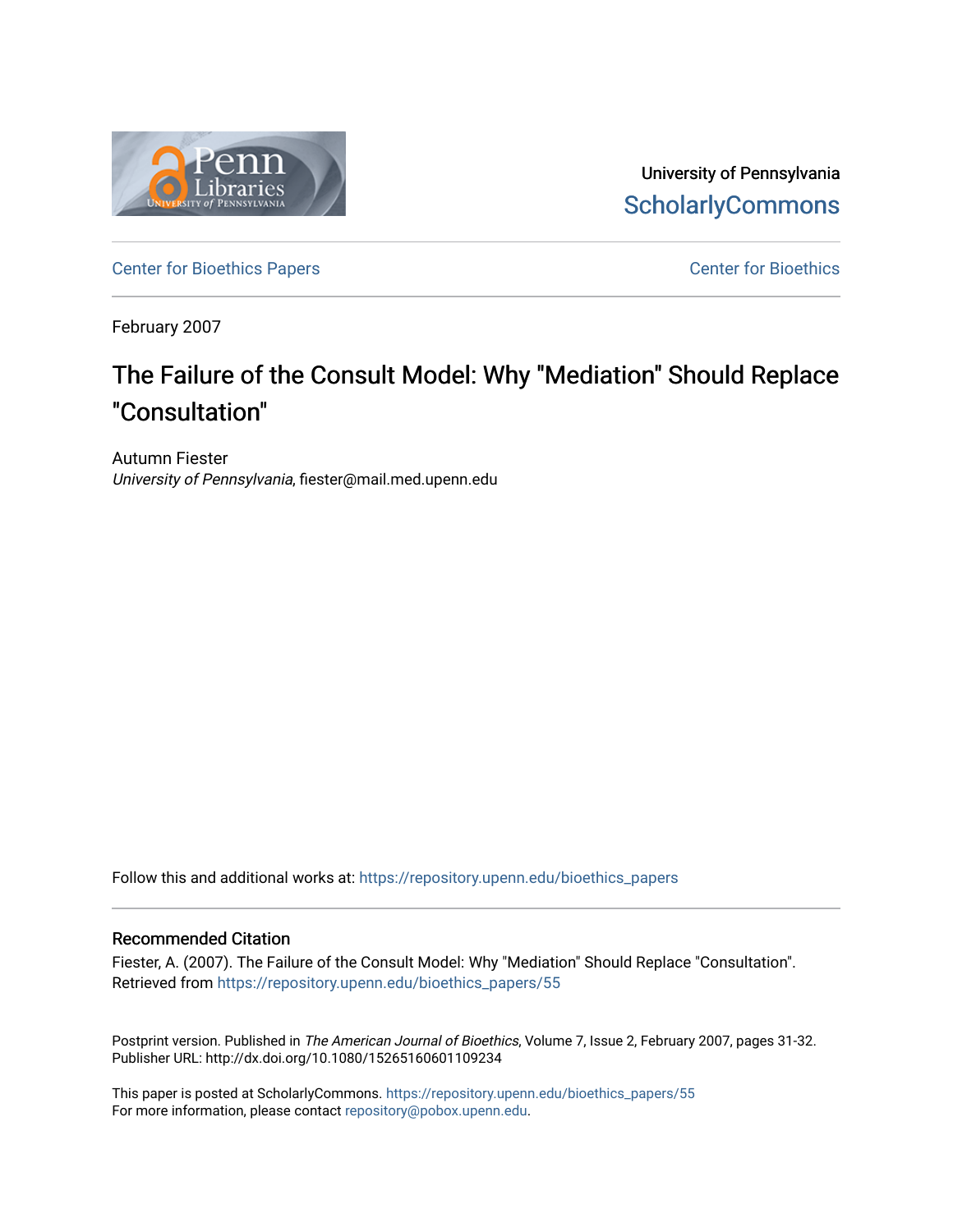## The Failure of the Consult Model: Why "Mediation" Should Replace "Consultation"

#### Abstract

Ellen Fox and her colleagues (Fox, Myers and Pearlman 2007) have generated a rich set of data about ethics consultations in US hospitals that raise serious concerns about this mode of conflict resolution. Using the data they have collected, I want to highlight several issues that question the ethical legitimacy of the ethics consult service (ECS) model, and I want to argue that it may be time to replace ethics consultation with ethics mediation.

#### **Comments**

Postprint version. Published in The American Journal of Bioethics, Volume 7, Issue 2, February 2007, pages 31-32. Publisher URL: http://dx.doi.org/10.1080/15265160601109234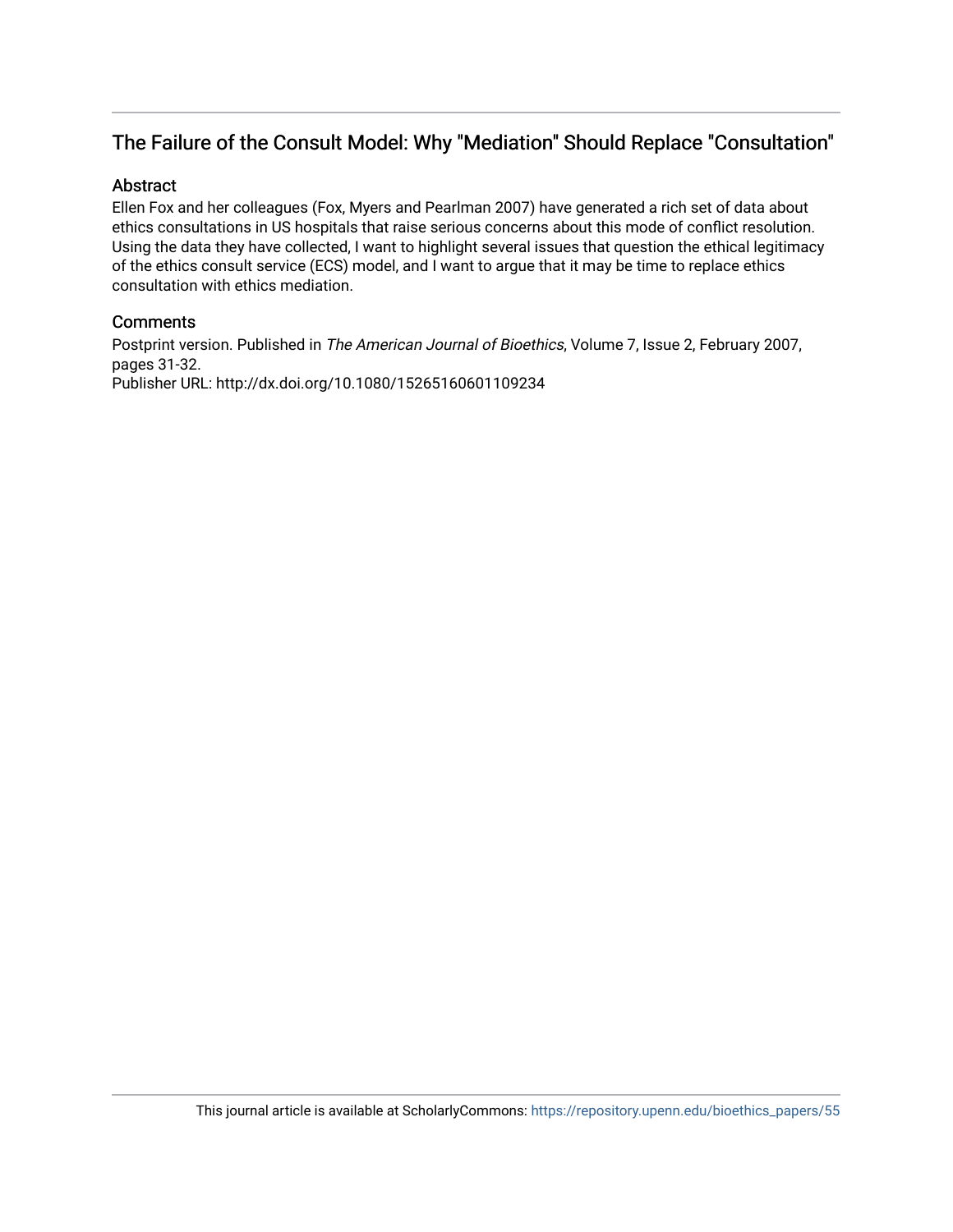#### **The Failure of the Consult Model: Why "Mediation" Should Replace "Consultation"**

#### **Autumn Fiester University of Pennsylvania School of Medicine**

 Ellen Fox and her colleagues (Fox, Myers and Pearlman 2007) have generated a rich set of data about ethics consultations in US hospitals that raise serious concerns about this mode of conflict resolution. Using the data they have collected, I want to highlight several issues that question the ethical legitimacy of the ethics consult service (ECS) model, and I want to argue that it may be time to replace ethics consultation with ethics mediation.

 The first concern raised by this study is the frequency with which the end result of the ethics consult is a recommendation. Fox et al. found that 65% of ECS always make a recommendation and the overwhelming majority (82% of ECS) make a recommendation in at least 80% of their cases (2007, X; Table 4). A *single* best course of action -- as opposed to a range of acceptable options -- is recommended in almost half (46%) of the cases (2007, X). What the data don't show is the percentage of ECS recommendations that are rejected by their respective hospitals, though if such rejections were common place, this issue would likely have surfaced in the study (as a data-point on the efficacy of ECS). This statistic about the rejection-rates is needed to determine whether "recommendation"—which merely implies "suggestion" or "advice" —is in practice more akin to "decision" or "rendered judgment." If the recommendations are always accepted and implemented by the hospital, then the force of the so-called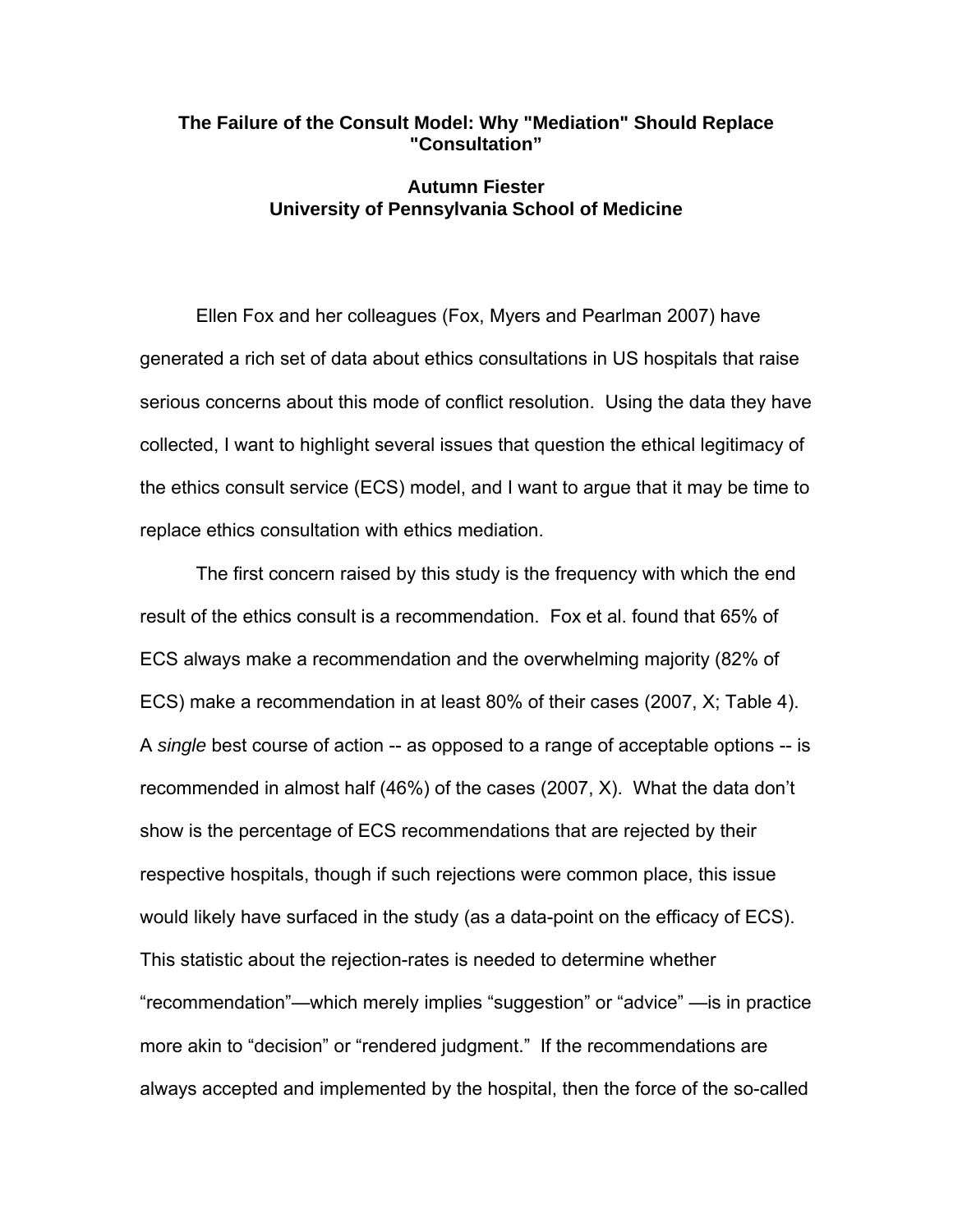"recommendation" is actually that of a "mandate." If ECSs possess this ultimate power to render decisions that dramatically affect other people's lives, then a compelling case needs to be made—for each ECS—that it has a legitimate right to this power. For each ECS, the question must be asked: is this group qualified to mandate a course of action that will profoundly affect virtual strangers, who may have very different values and priorities from the members of the ECS?

 This first concern about the status of the recommendations made by the ECS leads naturally into a second concern about the qualifications and expertise of the ECS. How are these decision-makers trained? What allows them to wield this power? It is unclear what type of training would actually qualify someone for this role, but no training is clearly inadequate. The Fox survey found that only 1 in 20 consultants had any formal ethics training, and less than half had an apprentice-based training through direct supervision by an "experienced" member on an ECS (2007, X). Additional data collected by Fox and her colleagues about the actual decision-procedures of the ECS were also worrisome. They found that is not unusual for ECSs to vote on these momentous decisions: 49% of ECSs voted in at least some cases, with 20% of ECSs voting "at least half of the time" (Fox, Myers and Pearlman 2007, X). If a case requires a vote as the decision-procedure, then there must be considerable disagreement, dissent and uncertainly surrounding the case, with some members of the ECS advocating one course of action and others advocating another. Such internal conflict indicates the absence of the kind of ethical confidence that might warrant the issuing of a recommendation, especially one that carries the weight of a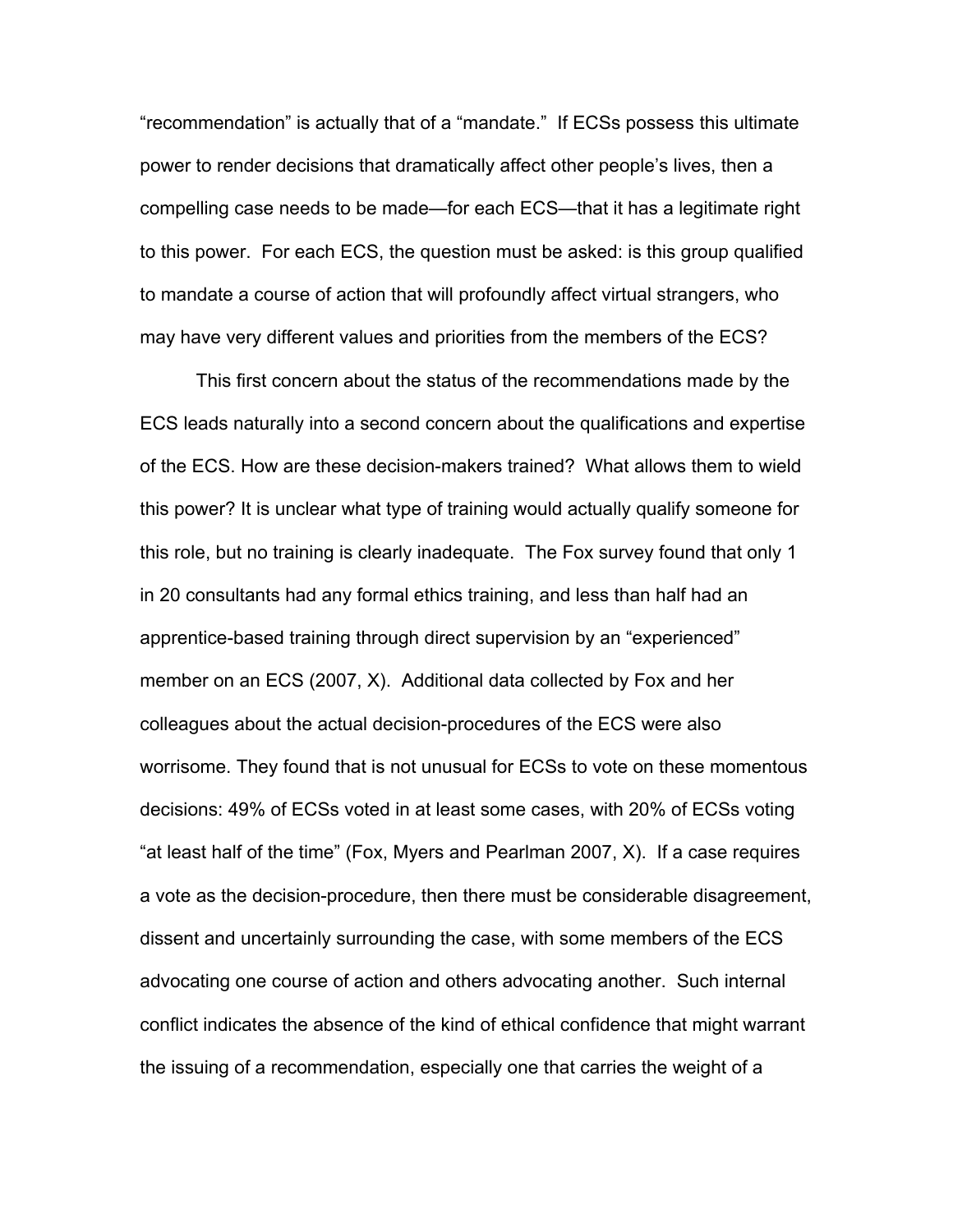mandate. If a vote needs to be taken, a recommendation is surely not justified. At best, what the ECS comes up with in such cases is an ethical "best guess," and that is not a good enough rationale to dictate the course of action for a patient or her family.

 Perhaps the most striking finding of the Fox study is that ECSs are hardly being utilized: the median number of consults is a mere 3 per year, and 22% of ECSs did not perform any consults in the year of the study (2007, X). Even in the largest hospitals ( $\geq$  500 beds), the median number of consults per year was only 15 (2007, X). If we reflect on how many ethically charged conflicts occur in hospitals each year, it is clear that there is a large, unmet need among patients and their families for help in navigating these conflicts: the ethics consultation system we have in place in the US is not working. The study does not provide clues to explain this under-utilization of the ECS, but perhaps it isn't used because it isn't properly conceived to meet the needs of the population it is intended to serve. In his commentary, Richard Zaner argues that the ECS misconstrues its proper role:

[T]he consultant's job is to help individuals whose situation it is think through their circumstances as thoroughly as possible, then help them understand what must be decided and what aftermaths can be expected (Zaner 2007, X).

But then what Zaner is really advocating is not the model of ethics consultation at all—at least not as it is now typically understood—but something closer to facilitation, or what I, and others, call "bioethics mediation." Against a backdrop of the ethical uncertainly surrounding many hospital-based conflicts, and given the deep value disagreements that exist in the US at this time and the relative